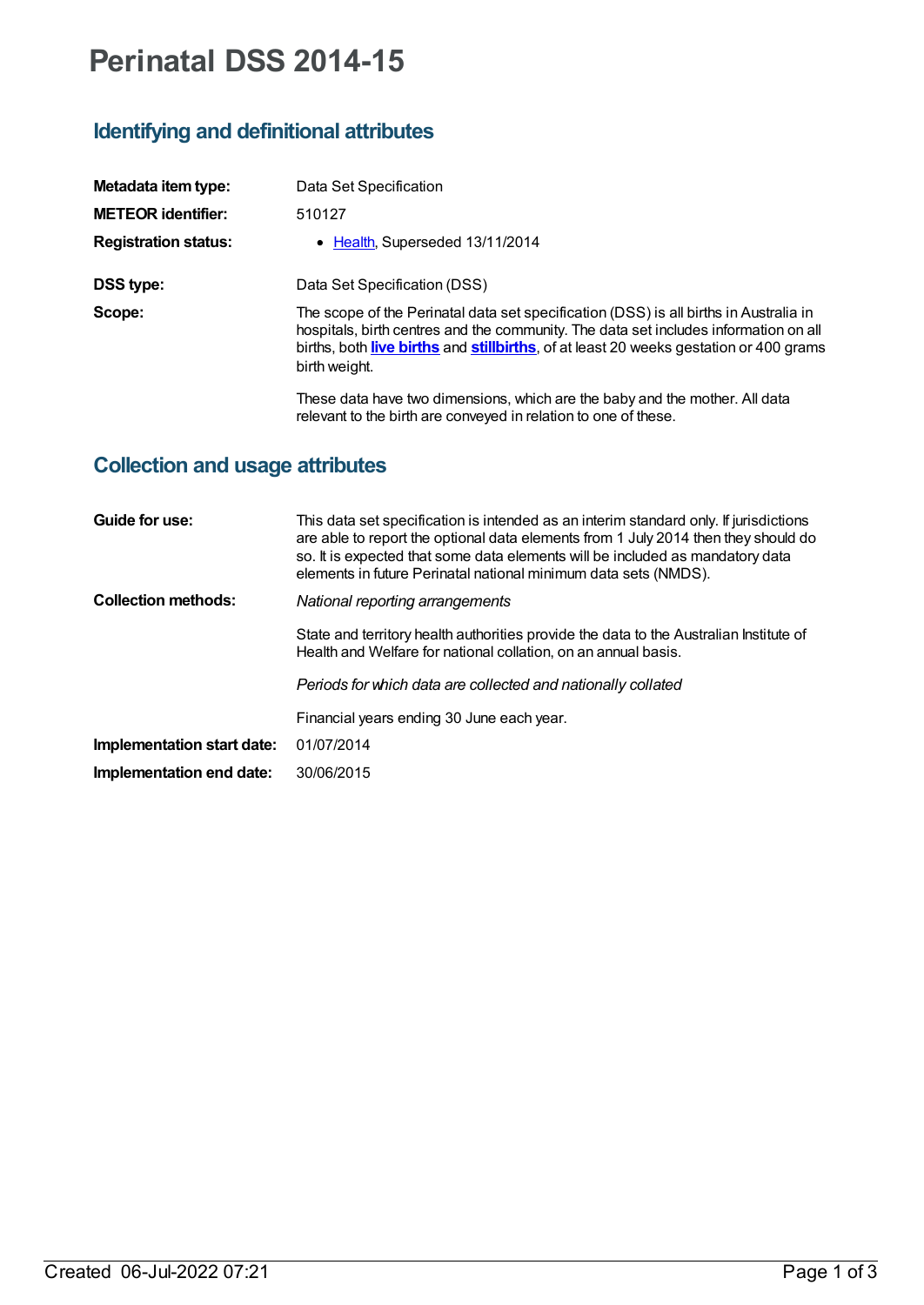| Glossary terms that are relevant to this data set specification are included here:<br><b>Anaesthesia</b><br><b>Analgesia</b><br><b>Antenatal care visit</b><br><b>Birthweight</b><br><b>Geographic indicator</b><br><b>Gestational diabetes mellitus</b><br><b>Hospital-in-the-home care</b><br><b>Hypertensive disorder during pregnancy</b><br><b>Live birth</b><br><b>Primary postpartum haemorrhage</b><br><b>Registered nurse</b><br><b>Separation</b><br><b>Still birth (fetal death)</b><br><b>Source and reference attributes</b><br><b>Submitting organisation:</b><br>National Perinatal Data Development Committee<br>Australian Institute of Health and Welfare<br><b>Relational attributes</b> | <b>Comments:</b> | Glossary items |
|-------------------------------------------------------------------------------------------------------------------------------------------------------------------------------------------------------------------------------------------------------------------------------------------------------------------------------------------------------------------------------------------------------------------------------------------------------------------------------------------------------------------------------------------------------------------------------------------------------------------------------------------------------------------------------------------------------------|------------------|----------------|
|                                                                                                                                                                                                                                                                                                                                                                                                                                                                                                                                                                                                                                                                                                             |                  |                |
|                                                                                                                                                                                                                                                                                                                                                                                                                                                                                                                                                                                                                                                                                                             |                  |                |
|                                                                                                                                                                                                                                                                                                                                                                                                                                                                                                                                                                                                                                                                                                             |                  |                |
|                                                                                                                                                                                                                                                                                                                                                                                                                                                                                                                                                                                                                                                                                                             |                  |                |
|                                                                                                                                                                                                                                                                                                                                                                                                                                                                                                                                                                                                                                                                                                             |                  |                |
|                                                                                                                                                                                                                                                                                                                                                                                                                                                                                                                                                                                                                                                                                                             |                  |                |
|                                                                                                                                                                                                                                                                                                                                                                                                                                                                                                                                                                                                                                                                                                             |                  |                |
|                                                                                                                                                                                                                                                                                                                                                                                                                                                                                                                                                                                                                                                                                                             |                  |                |
|                                                                                                                                                                                                                                                                                                                                                                                                                                                                                                                                                                                                                                                                                                             |                  |                |
|                                                                                                                                                                                                                                                                                                                                                                                                                                                                                                                                                                                                                                                                                                             |                  |                |
|                                                                                                                                                                                                                                                                                                                                                                                                                                                                                                                                                                                                                                                                                                             |                  |                |
|                                                                                                                                                                                                                                                                                                                                                                                                                                                                                                                                                                                                                                                                                                             |                  |                |
|                                                                                                                                                                                                                                                                                                                                                                                                                                                                                                                                                                                                                                                                                                             |                  |                |
|                                                                                                                                                                                                                                                                                                                                                                                                                                                                                                                                                                                                                                                                                                             |                  |                |
|                                                                                                                                                                                                                                                                                                                                                                                                                                                                                                                                                                                                                                                                                                             |                  |                |
|                                                                                                                                                                                                                                                                                                                                                                                                                                                                                                                                                                                                                                                                                                             |                  |                |
|                                                                                                                                                                                                                                                                                                                                                                                                                                                                                                                                                                                                                                                                                                             |                  |                |
|                                                                                                                                                                                                                                                                                                                                                                                                                                                                                                                                                                                                                                                                                                             |                  |                |
|                                                                                                                                                                                                                                                                                                                                                                                                                                                                                                                                                                                                                                                                                                             |                  |                |

| Related metadata | Has been superseded by Perinatal DSS 2015-16 |
|------------------|----------------------------------------------|
| references:      | • Health, Superseded 04/09/2015              |

**Metadata items in this Data Set Specification** Show more detail